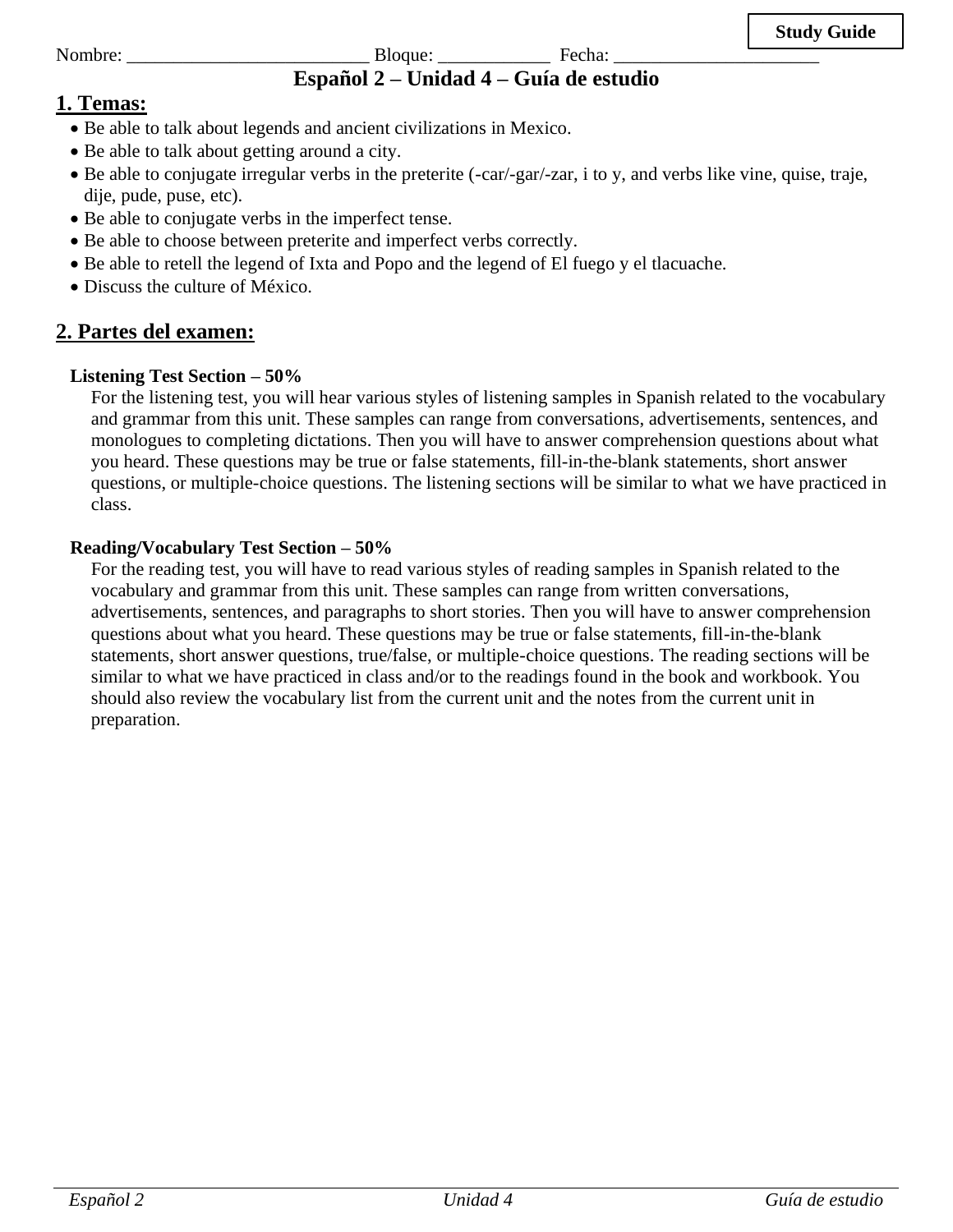## **3. Vocabulario:**

| $\cdots$ $\cdots$ $\cdots$          |                                    |                                   |                           |
|-------------------------------------|------------------------------------|-----------------------------------|---------------------------|
| $el$ (la) dios(a)                   | god/goddess                        | el monumento                      | monument                  |
| el ejército                         | army                               | el objeto                         | object                    |
| el emperador                        | emperor                            | la pirámide                       | pyramid                   |
| $el$ (la) enemigo(a)                | enemy                              | la religión                       | religion                  |
| el (la) guerrero(a)                 | warrior                            | las ruinas                        | ruins                     |
| el héroe                            | hero                               | el templo                         | temple                    |
| la heroína                          | heroine                            | la tumba                          | tomb                      |
| $\overline{el}$ (la) joven          | young man/woman                    | la agricultura                    | agriculture               |
| la princesa                         | princess                           | cazar                             | to hunt                   |
| la batalla                          | battle                             | construir                         | to build                  |
| la guerra                           | war                                | la excavación                     | excavation                |
| casarse                             | to get married                     | el (la) agricultor(a)             | farmer                    |
| contar $(o\rightarrow u$ e)         | to tell (a story); to count        | los toltecas                      | Toltecs                   |
| <b>llevar</b>                       | to take; to carry; to wear         | la acera                          | sidewalk                  |
| <b>llorar</b>                       | to cry                             | la avenida                        | avenue                    |
| morir $\overline{(o\rightarrow u)}$ | to die                             | el barrio                         | neighborhood              |
| pelear                              | to fight                           | la catedral                       | cathedral                 |
| regresar                            | to return                          | la ciudad                         | city                      |
| transformar                         | to transform                       | la cuadra                         | city block                |
| azteca                              | Aztec                              | el edificio                       | building                  |
| estar enamorado(a) (de)             | to be in love (with)               | moderno(a)                        | modern                    |
| hermoso(a)                          | handsome; pretty                   | la plaza                          | plaza; square             |
| heroico(a)                          | heroic                             | el rascacielos                    | skyscraper                |
| histórico(a)                        | historic; historical               | ¿Cómo llego a?                    | How do I get to $\dots$ ? |
| querido(a)                          | beloved                            | cruzar                            | to cross                  |
| los celos                           | jealousy                           | doblar                            | to turn $\ldots$          |
| tener celos                         | to be jealous                      | a la derecha                      | to the right              |
| valiente                            | brave                              | a la izquierda                    | to the left               |
| la montaña                          | mountain                           | seguir $(e\rightarrow i)$ derecho | to go straight            |
| el palacio                          | palace                             | desde                             | from                      |
| el volcán                           | volcano                            | entre                             | between                   |
| la leyenda                          | legend                             | frente a                          | across from               |
| el mensaje                          | lesson; message                    | hasta                             | to                        |
| la narración                        | narration                          | (en) la esquina                   | (on) the corner           |
| el personaje                        | character                          | el semáforo                       | traffic light             |
| Había una vez                       | Once upon a time there<br>was/were | Feliz para siempre                | Happily ever after        |
| Hace muchos siglos                  | Many centuries $ago \dots$         | El pueblo                         | Town                      |
| sobre                               | about                              | Hace muchos años                  | Many years ago            |
| antiguo(a)                          | ancient                            | Cerrado(a)                        | Closed                    |
| avanzado(a)                         | advanced                           | Perdido(a)                        | Lost                      |
| el calendario                       | calendar                           | Vestido(a)                        | Dressed                   |
| la civilización                     | civilization                       | $\overline{\text{Enojado}}(a)$    | Angry                     |
| la estatua                          | statue                             | Cansado(a)                        | Tired                     |
| la herramienta                      | tool                               |                                   |                           |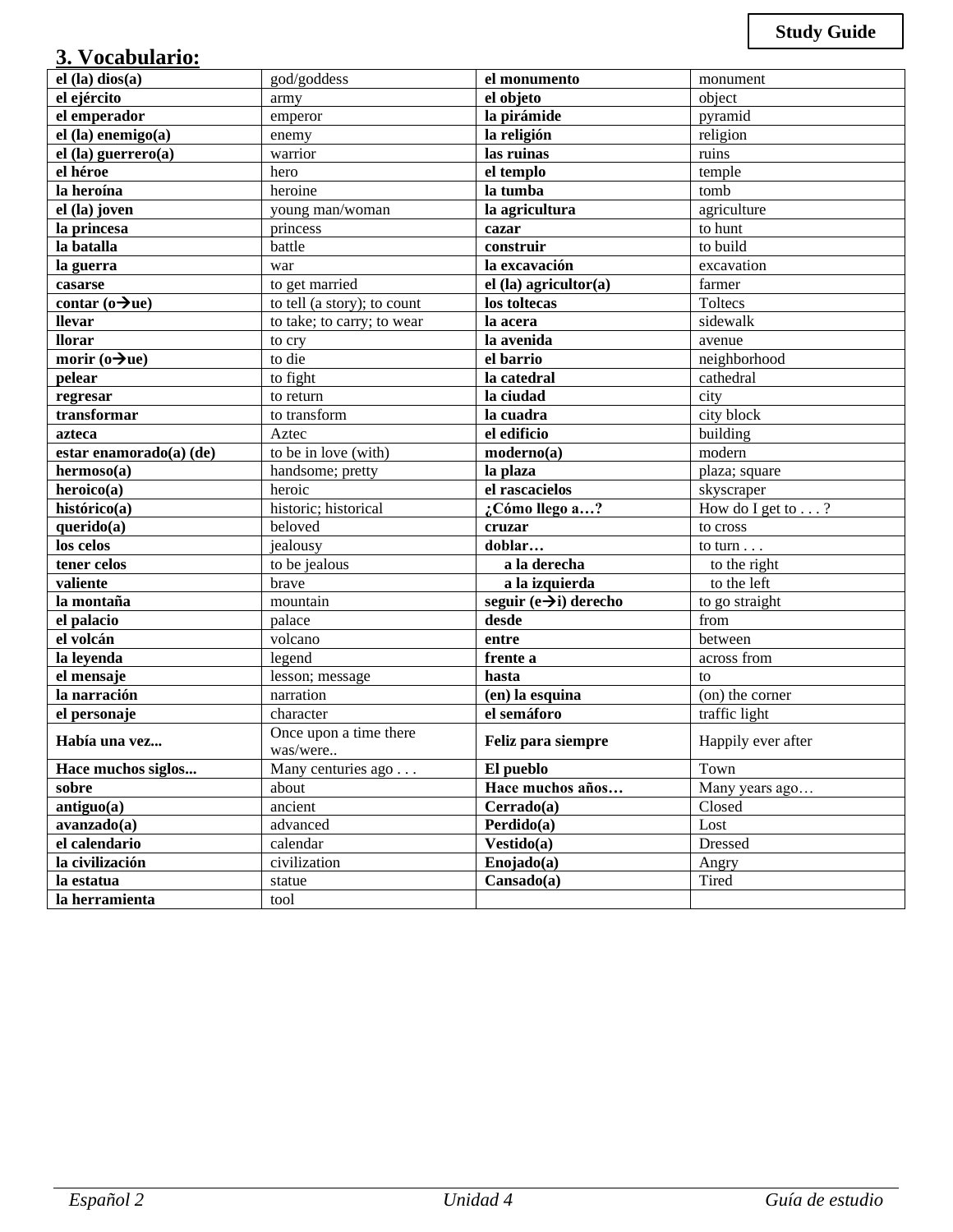# **4. Gramática:**

# Pretérito de verbos -AR:

# Pretérito de verbos –ER/-IR:

| - H    | - AMOS   | -          | - IMOS   |
|--------|----------|------------|----------|
| - ASTE | - ASTEIS | - ISTE     | - ISTEIS |
| - O    | - ARON   | $-10^{-1}$ | - IERON  |

## Los verbos –car/-gar/-zar:

**-CAR/-GAR/-ZAR Verbs:** Change in the yo form, rest of forms are normal.<br>-CAR: -qué, -GAR: -gué, -ZAR: -cé  $-GAR: -gu\acute{e},$   $-ZAR: -c\acute{e}$ 

| <b>Buscar</b> – To look for |  |  |  |
|-----------------------------|--|--|--|
|-----------------------------|--|--|--|

### **Empezar – To begin**

| $P^{13}$          |              |                                                                    | енірс <i>і</i> аі — то ос <u>е</u> ні  |               |
|-------------------|--------------|--------------------------------------------------------------------|----------------------------------------|---------------|
| - Busqué          | - Buscamos   |                                                                    | - Empecé                               | - Empezamos   |
| - Buscaste        | - Buscasteis |                                                                    | - Empezaste                            | - Empezasteis |
| - Buscó           | - Buscaron   |                                                                    | - Empezó                               | - Empezaron   |
| $Jugar - To play$ |              |                                                                    | Other -car/gar/zar verbs:              |               |
| - Jugué           | - Jugamos    |                                                                    | Comenzar, autorizar, cruzar, almorzar, |               |
| - Jugaste         | - Jugasteis  | tocar, sacar, practicar, empacar, llegar,<br>pagar, regar, colgar. |                                        |               |
| - Jugó            | - Jugaron    |                                                                    |                                        |               |
|                   |              |                                                                    |                                        |               |

# Los verbos irregulares del pretérito:

| $Ir - to go/Ser - to be$ |                 | $Ver - to see$ |                |
|--------------------------|-----------------|----------------|----------------|
| Fui                      | Fuimos          | Vi             | <b>Vimos</b>   |
| Fuiste                   | <b>Fuisteis</b> | <b>Viste</b>   | <b>Visteis</b> |
| Fue                      | Fueron          | Vio            | Vieron         |

#### **Hacer – to do/make**

| сі — IV цілінакс |           |  |
|------------------|-----------|--|
| Hice             | Hicimos   |  |
| Hiciste          | Hicisteis |  |
| Hizo             | Hicieron  |  |

| $\text{Dar} - \text{to give}$ |                |
|-------------------------------|----------------|
| I)۱                           | <b>Dimos</b>   |
| <b>Diste</b>                  | <b>Disteis</b> |
| Dio                           | Dieron         |

## i to y verbs:

| Leer – to read<br>Construir – to build |        |          |             |
|----------------------------------------|--------|----------|-------------|
| Leí                                    | Leímos | Construí | Construimos |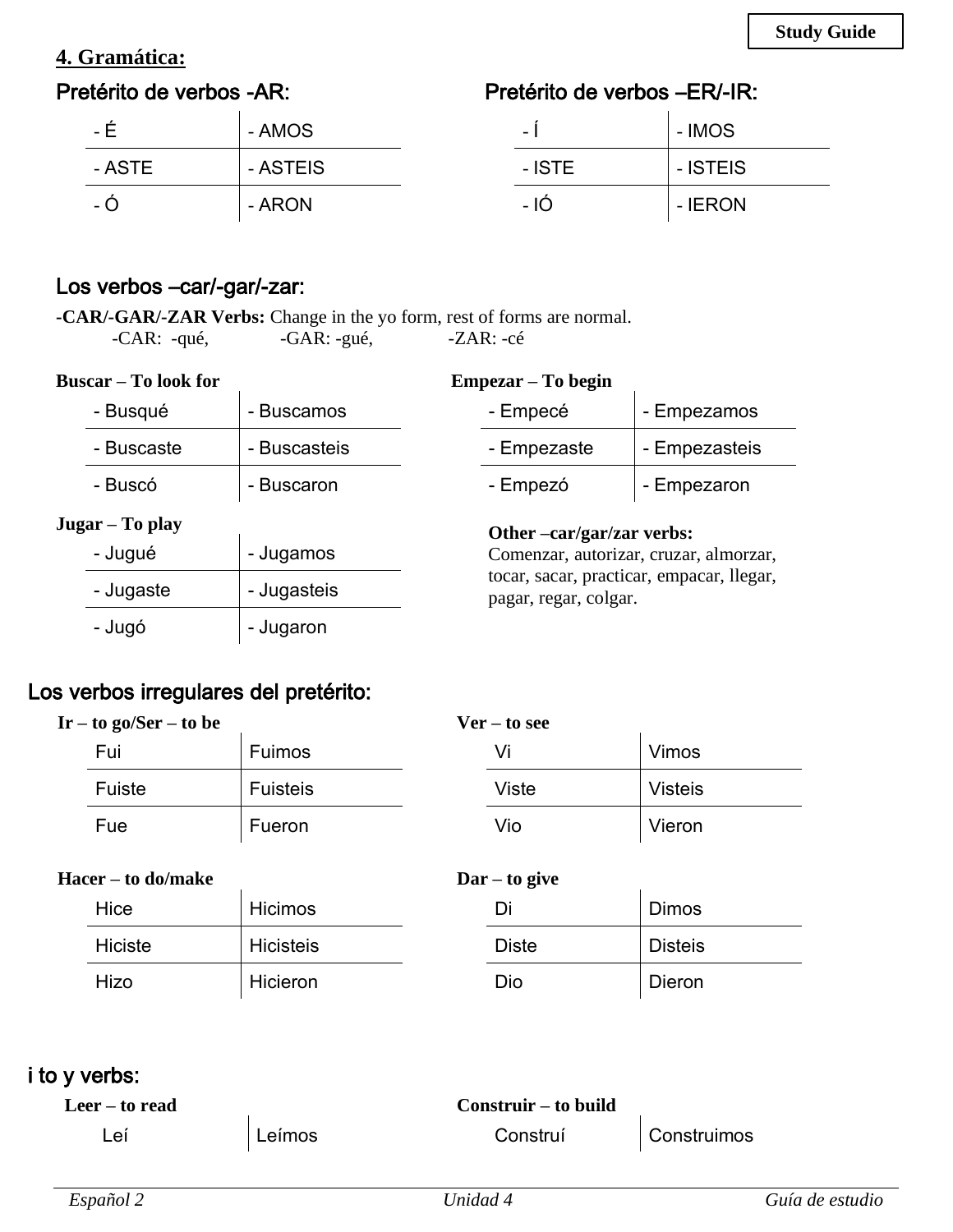|        |          |             |               | <b>Study Guide</b> |
|--------|----------|-------------|---------------|--------------------|
| Leíste | Leísteis | Construiste | Construisteis |                    |
| Leyó   | Leyeron  | Construyó   | Construyeron  |                    |

# Los verbos irregulares del pretérito:

| I Group:<br>$\bullet$ Hacer – to do/make   | <b>U</b> Group:<br>$\bullet$ Poner – To put | Irregular Endings:<br>-e | $-1mos$           |
|--------------------------------------------|---------------------------------------------|--------------------------|-------------------|
| $\bullet$ Venir – to come                  | $\bullet$ Poder – To be able to (managed)   | -iste<br>$-0$            | -isteis<br>-ieron |
| $\bullet$ Querer – To want (tried/refused) | $\bullet$ Saber – To know (found out)       |                          |                   |
| UV Group:<br>$\bullet$ Tener – To have     | J Group:<br>$\bullet$ Decir – To say/tell   |                          |                   |
| $\bullet$ Estar – To be                    | $\bullet$ Traer – To bring                  |                          |                   |
| $\bullet$ Andar – To walk (through)        | $\bullet$ Conducir – To drive               |                          |                   |

# Stem-change verbs in the Preterite:

| $E\rightarrow I$ – Pedir – to ask for/order |             |  |
|---------------------------------------------|-------------|--|
| - Pedí                                      | - Pedimos   |  |
| - Pediste                                   | - Pedisteis |  |
| - Pidió                                     | - Pidieron  |  |

## **E**→**I - Preferir - to prefer**

| - Preferí    | - Preferimos   |
|--------------|----------------|
| - Preferiste | - Preferisteis |
| - Prefirió   | - Prefirieron  |

 $\Gamma$ 

# **O**→**U – Dormir – to sleep**

| U – Dormir – to sleep |              | $E \rightarrow I - Vestirse - to dress oneself$ |               |                 |
|-----------------------|--------------|-------------------------------------------------|---------------|-----------------|
| - Dormí               | - Dormimos   |                                                 | - Me vestí    | - Nos vestimos  |
| - Dormiste            | - Dormisteis |                                                 | - Te vestiste | - Os vestisteis |
| - Durmió              | - Durmieron  |                                                 | - Se vistió   | - Se vistieron  |

٦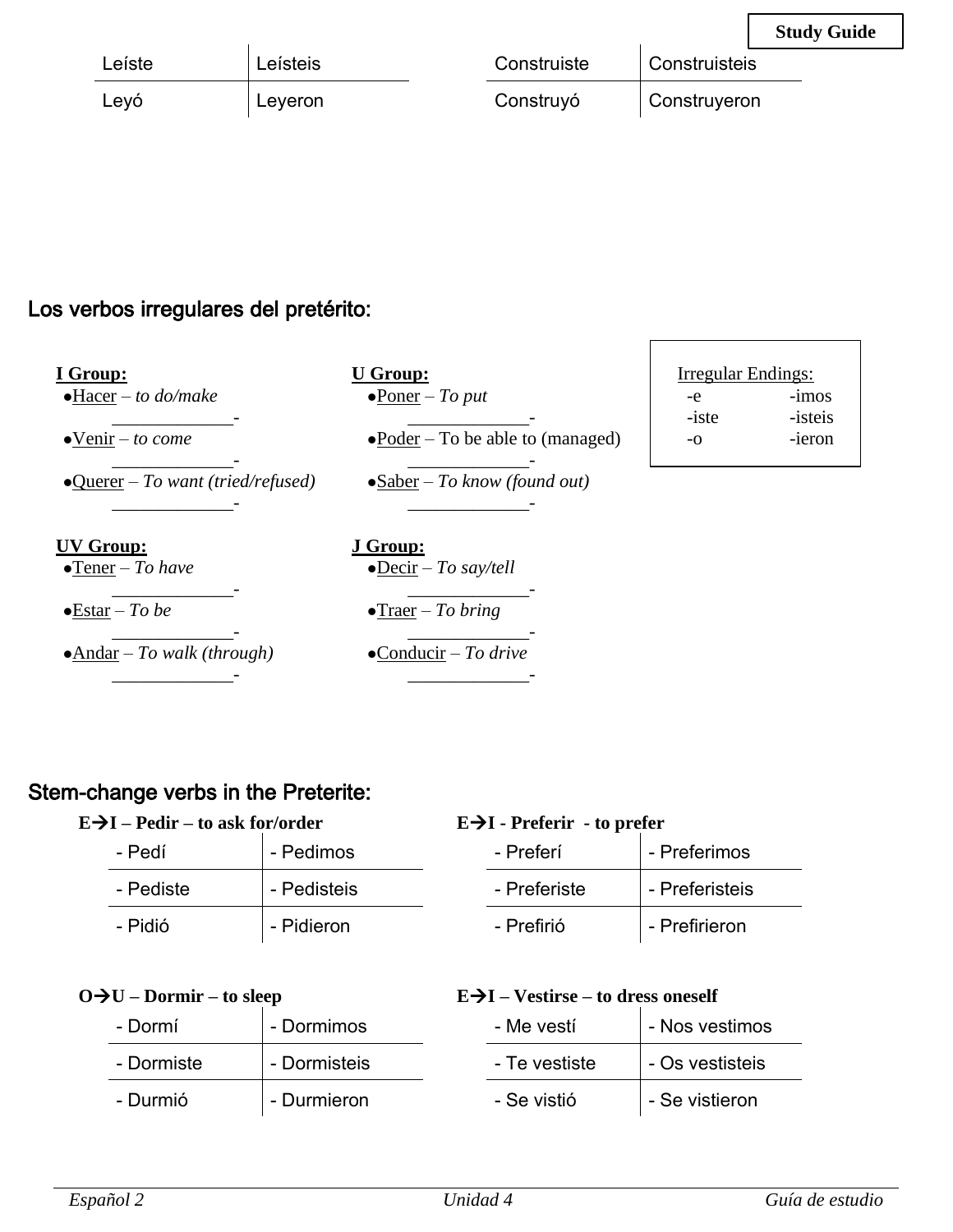## Imperfect:

| Verbos de –AR |          | Verbos de -ER/-IR |         |  |
|---------------|----------|-------------------|---------|--|
| - aba         | - ábamos | - ia              | - iamos |  |
| - abas        | - abais  | - ías             | - íais  |  |
| - aba         | - aban   | - ía              | - ían   |  |
|               |          |                   |         |  |

### **Verbo Ser – To be**

| rdo 5er – 10 de |          | - Iba  | - Ibamos |
|-----------------|----------|--------|----------|
| - Era           | - Éramos | - Ibas | - Ibais  |
| - Eras          | - Erais  |        |          |
| - Era           | - Eran   | - Iba  | - Iban   |

**Verbo Ir – To go**

 $\overline{\phantom{a}}$ 

## Pretérito vs. Imperfecto:

**Preterite** is used for actions that are completed in the past, had a specific beginning or end in the past, or were repeated a specific number of times in the past. Any specific time/day mentioned is used with preterite (*Ayer, anoche, la semana pasada, el año pasado*, etc). Can pinpoint preterite on a timeline.

**Imperfect** is used for actions/descriptions that have the meaning "used to ..." or "was doing...". Imperfect is used for description, time, age, etc. It is used for actions that are still ongoing. Associated with words like *siempre, todo el tiempo, cada día, cada año*. Cannot pinpoint imperfect on a timeline.

#### **The Imperfect Tense**

The *imperfect* is used to describe something that was not perfected or not completed in the past. Regular verbs in the *imperfect* take these endings:

| estar     | hacer    | salir    |
|-----------|----------|----------|
| estaba    | hacía    | salía    |
| estabas   | hacías   | salías   |
| estaba    | hacía    | salía    |
| estábamos | hacíamos | salíamos |
| estabais  | hacíais  | salíais  |
| estaban   | hacían   | salían   |

| <b>Preterite and Imperfect</b>                                                                                                                                                                   |
|--------------------------------------------------------------------------------------------------------------------------------------------------------------------------------------------------|
| Use the <b>preterite</b> if the action started and ended at a<br>definite time.<br>La guerra empezó en 1846.<br>The war began in 1846.                                                           |
| Use the imperfect to talk about past actions without<br>saying when they began or ended.<br>Los guerreros no tenían miedo del enemigo.<br>The warriors were not afraid of the enemy.             |
| You can apply both tenses to talk about two<br>overlapping events.<br>Cuando la guerra terminó, Santa Ana era<br>presidente de México.<br>When the war ended, Santa Ana was president of Mexico. |

## **5. Cultura:**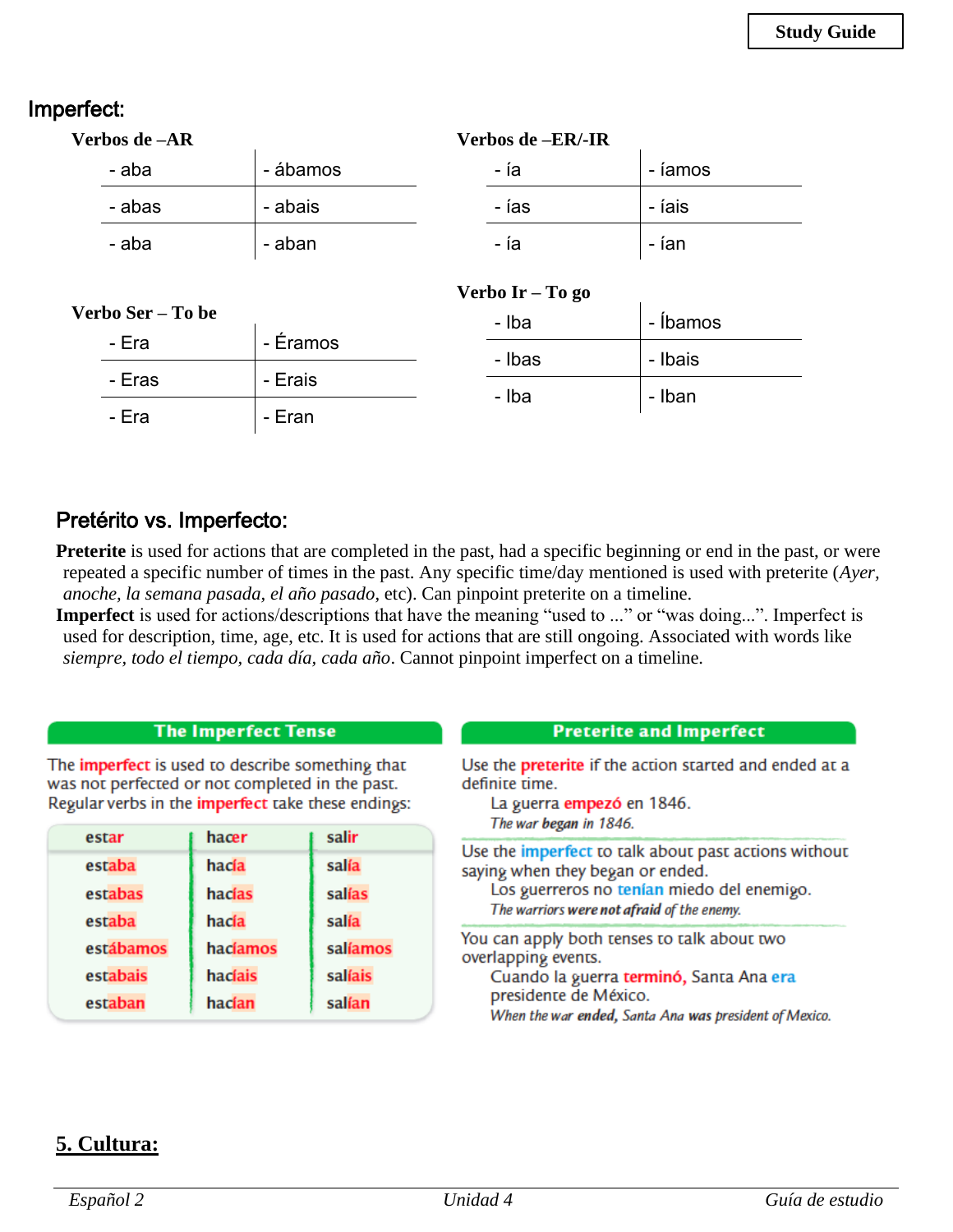#### **Study Guide**

Please review your notes sheet on the cultural topics. While culture is not on the exam itself, it will be on a separate take-home quiz.

### **Datos generales y geográficos:**

- La Ciudad de México/Mexico City/México D.F. is the capital of Mexico
- Currency: Mexican peso
- Common languages: Spanish, Nahuatl, Maya
- Typical Food: Tamales, enchiladas, tacos
- Country to south: Guatemala
- Some Cities in Mexico: Monterrey, Chihuahua, Teotihuacán, Tula, Oaxaca, Puebla, Ciudad Juárez

### **Ancient Civilizations:**

#### **Mexico:**

**The Zapotecs:**

- The Zapotec civilization was located in the area of Oaxaca, Mexico.
- Monte Albán was the capital city of the Zapotec.
- La Guelaguetza es una ceremonia ancestral en Oaxaca y viene de la palabra "regalo" en el idioma de los zapoteca.

#### **The Aztecs:**

- The Aztec Empire, located in central Mexico, had a capital city of Tenochtitlán, which is where modern day Mexico City is located.
- The myth of Ixtaccíhuatl and Popocatépeti explains the origins of two volcanoes in Mexico.
- Huitzilopochtli was an Aztec god of war, sun, human sacrifice and of Tenochtitlán.

#### **The Toltecs:**

- The capital of the Toltec civilization in central México was Tula.
- The stone statues of Tula represent Toltec warriors.

#### **Ecuador:**

**The Otavalo:**

- The Otavalo are an indigenous group from Ecuador that prosper today by selling artesanías.
- The Otavalo celebrate la fiesta del Yamor to honor mother earth.

#### **Oaxaca:**

- The State of Oaxaca in Mexico has a lot of influence from the indigenous culture as seen in its folk dances and typical foods.
- Monte Albán, located in Oaxaca, was the capital of the Zapotec indians and is currently an archaeological site.
- 50 percent of the population in Oaxaca speaks an indigenous language.
- Oaxaca is known for it's archaeological sites, hand-made chocolate, fabrics and ceramics such as it's famous black pottery.

### **El Zócalo:**

- La Plaza de la Constitución, also known as el Zócalo, is the main plaza in Mexico City.
- 500 years ago, el Zócalo was the center of Tenochtitlán, the capital of the Aztec empire.
- On September 15th of each year, people gather in the center of the town or city at midnight to shout "¡Viva México!" in memory of el Grito de la independencia done by Miguel Hidalgo on the original independence day.